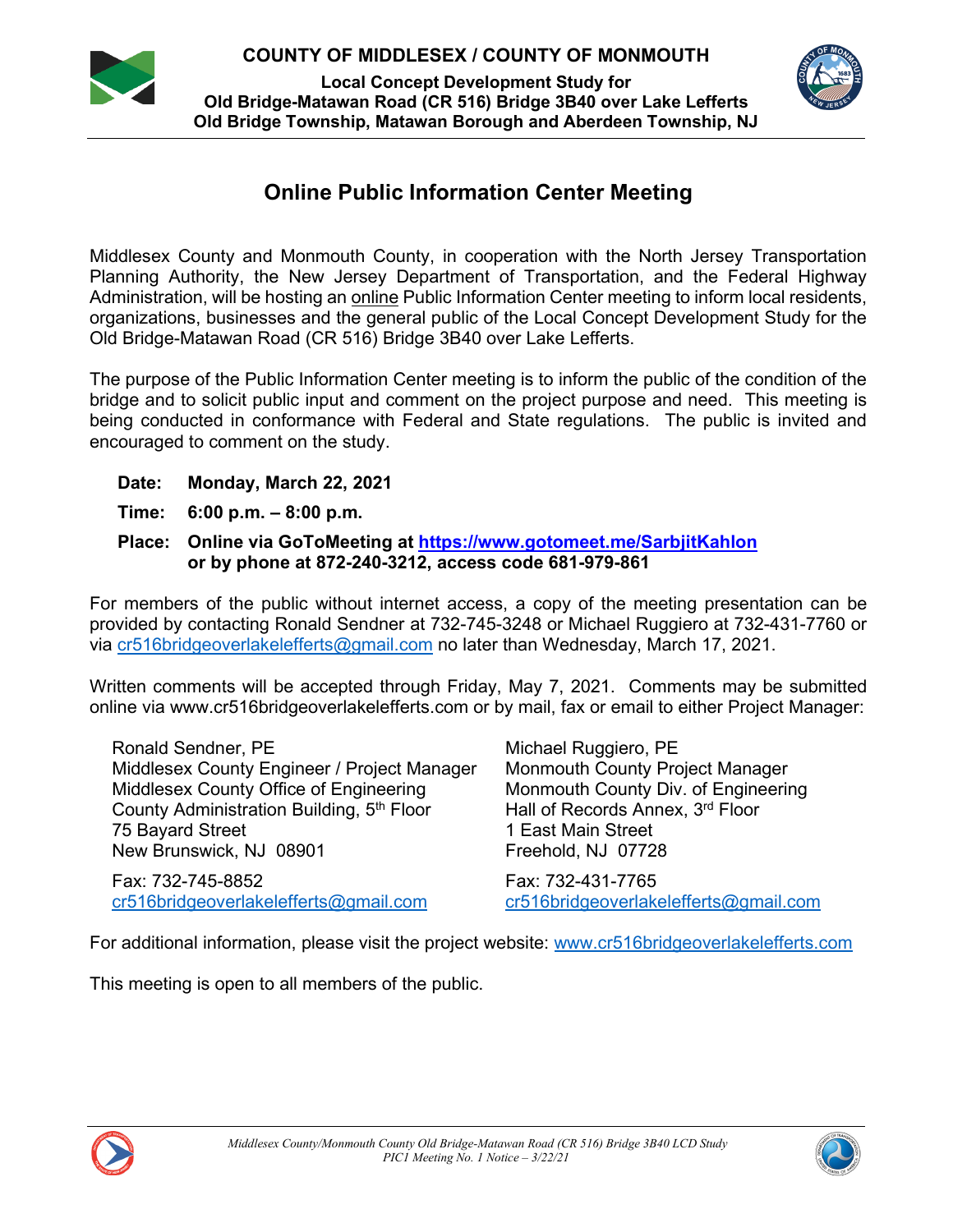**COUNTY OF MIDDLESEX / COUNTY OF MONMOUTH**



**Local Concept Development Study for Old Bridge-Matawan Road (CR 516) Bridge 3B40 over Lake Lefferts Old Bridge Township, Matawan Borough and Aberdeen Township, NJ**



# **Reunión del Centro de Información Pública en Línea**

El Condado de Middlesex y el Condado de Monmouth, en cooperación con la Autoridad de Planificación del la Transportación de North Jersey, el Departamento de Transportación de Nueva Jersey y la Administración Federal de Carreteras, organizará una reunión del Centro de Información Pública en línea para informar a los residentes locales, las organizaciones, las empresas y el público en general sobre el Estudio de desarrollo del concepto local para el Puente de Old Bridge-Matawan Road (CR 516) 3B40 sobre el Lago Lefferts.

El propósito de la reunión del Centro de Información Pública es informar al público sobre la condición del puente y solicitar comentarios del público sobre el propósito y la necesidad del proyecto. Esta reunión se lleva a cabo de conformidad con las regulaciones federales y estatales. Se invita y anima al público a comentar sobre el estudio.

### **Fecha: Lunes, Marzo 22, 2021**

- **Hora: 6:00 p.m. – 8:00 p.m.**
- **Lugar: En línea a través de GoToMeeting en https://www.gotomeet.me/SarbjitKahlon o por teléfono al 872-240-3212, código de acceso 681-979-861**

Para los miembros del público sin acceso a Internet, se puede proporcionar una copia de la presentación de la reunión comunicándose con Ronald Sendner al 732-745-3248 o con Michael Ruggiero al 732-431-7760 o desde cr516bridgeoverlakelefferts@gmail.com a más tardar el Miércoles de Marzo. 17 de 2021.

Se aceptarán comentarios por escrito hasta el Viernes 7 de Mayo de 2021. Los comentarios se pueden enviar en línea a través de www.cr516bridgeoverlakelefferts.com o por correo, fax o correo electrónico a cualquiera de los Gerentes de Proyecto:

| Ronald Sendner, PE                                    | Michael Ruggiero, PE                  |
|-------------------------------------------------------|---------------------------------------|
| Middlesex County Engineer / Project Manager           | Monmouth County Project Manager       |
| Middlesex County Office of Engineering                | Monmouth County Div. of Engineering   |
| County Administration Building, 5 <sup>th</sup> Floor | Hall of Records Annex, 3rd Floor      |
| 75 Bayard Street                                      | 1 East Main Street                    |
| New Brunswick, NJ 08901                               | Freehold, NJ 07728                    |
| Fax: 732-745-8852                                     | Fax: 732-431-7765                     |
| cr516bridgeoverlakelefferts@gmail.com                 | cr516bridgeoverlakelefferts@gmail.com |

Para obtener información adicional, visite el sitio web del proyecto.: www.cr516bridgeoverlakelefferts.com

Esta reunión está abierta a todos los miembros del público.



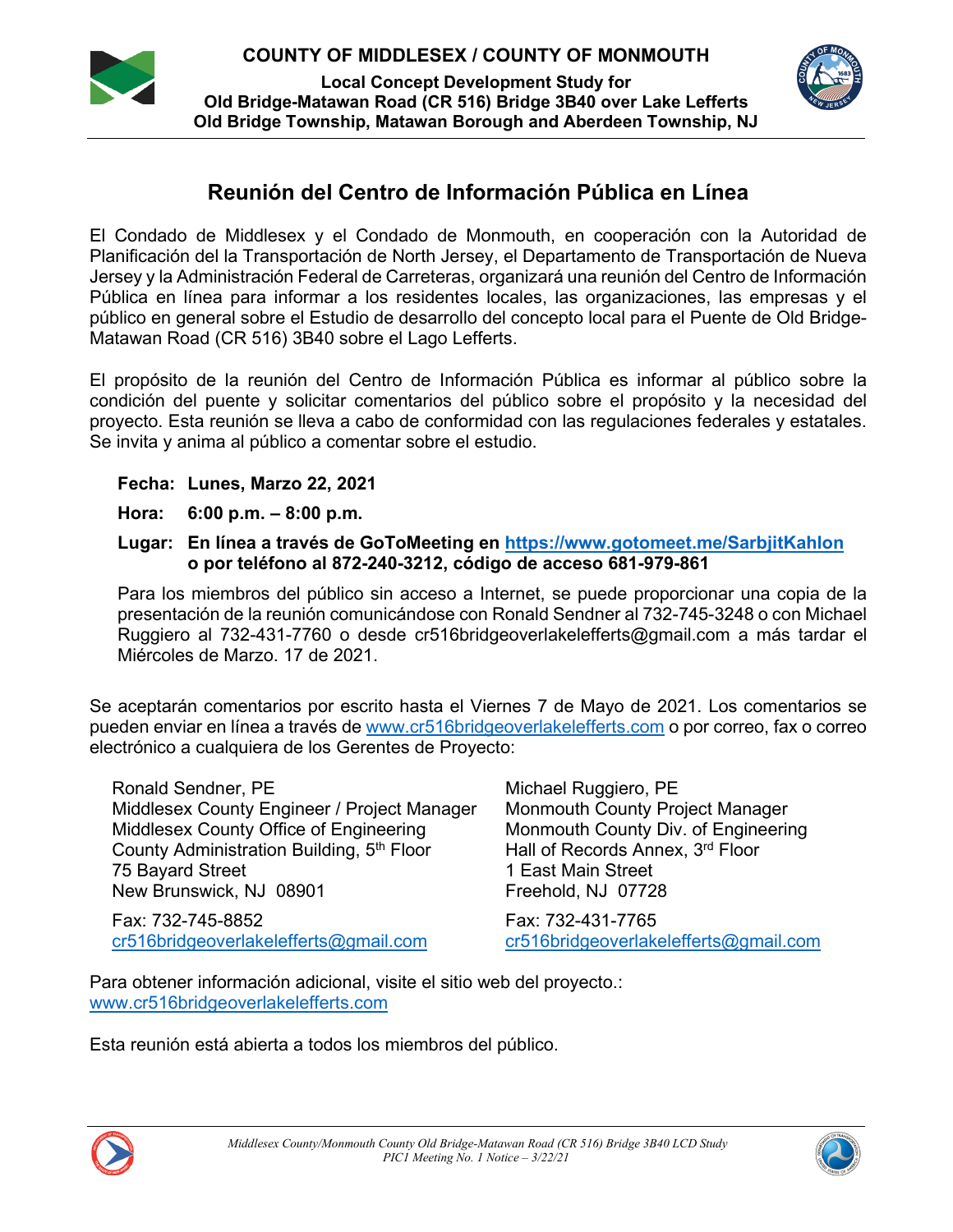

**COUNTY OF MIDDLESEX / COUNTY OF MONMOUTH**

**Local Concept Development Study for Old Bridge-Matawan Road (CR 516) Bridge 3B40 over Lake Lefferts Old Bridge Township, Matawan Borough and Aberdeen Township, NJ**



## **Project Purpose & Need: Public Comments & Suggestions**

Please use the space below to provide comments or suggestions (please print legibly):

Name:

Mailing Address:\_\_\_\_\_\_\_\_\_\_\_\_\_\_\_\_\_\_\_\_\_\_\_\_\_\_\_\_\_\_\_\_\_\_\_\_\_\_\_\_\_\_\_\_\_\_\_\_\_\_\_\_\_\_\_\_\_\_\_\_

Telephone/Email: \_\_\_\_\_\_\_\_\_\_\_\_\_\_\_\_\_\_\_\_\_\_\_\_\_\_\_\_\_\_\_\_\_\_\_\_\_\_\_\_\_\_\_\_\_\_\_\_\_\_\_\_\_\_\_\_\_\_\_

Comments/Suggestions:

### **Kindly submit the comments to either County Project Manager by Friday, May 7, 2021:**

Ronald Sendner, PE Michael Ruggiero, PE Middlesex County Engineer / Project Manager Monmouth County Project Manager Middlesex County Office of Engineering Monmouth County Div. of Engineering County Administration Building,  $5<sup>th</sup>$  Floor Hall of Records Annex.  $3<sup>rd</sup>$  Floor County Administration Building, 5<sup>th</sup> Floor 75 Bayard Street 1 East Main Street New Brunswick, NJ 08901 Freehold, NJ 07728 Fax: 732-745-8852 Fax: 732-431-7765 cr516bridgeoverlakelefferts@gmail.com cr516bridgeoverlakelefferts@gmail.com

For additional information, please visit the project website: cr516bridgeoverlakelefferts.com